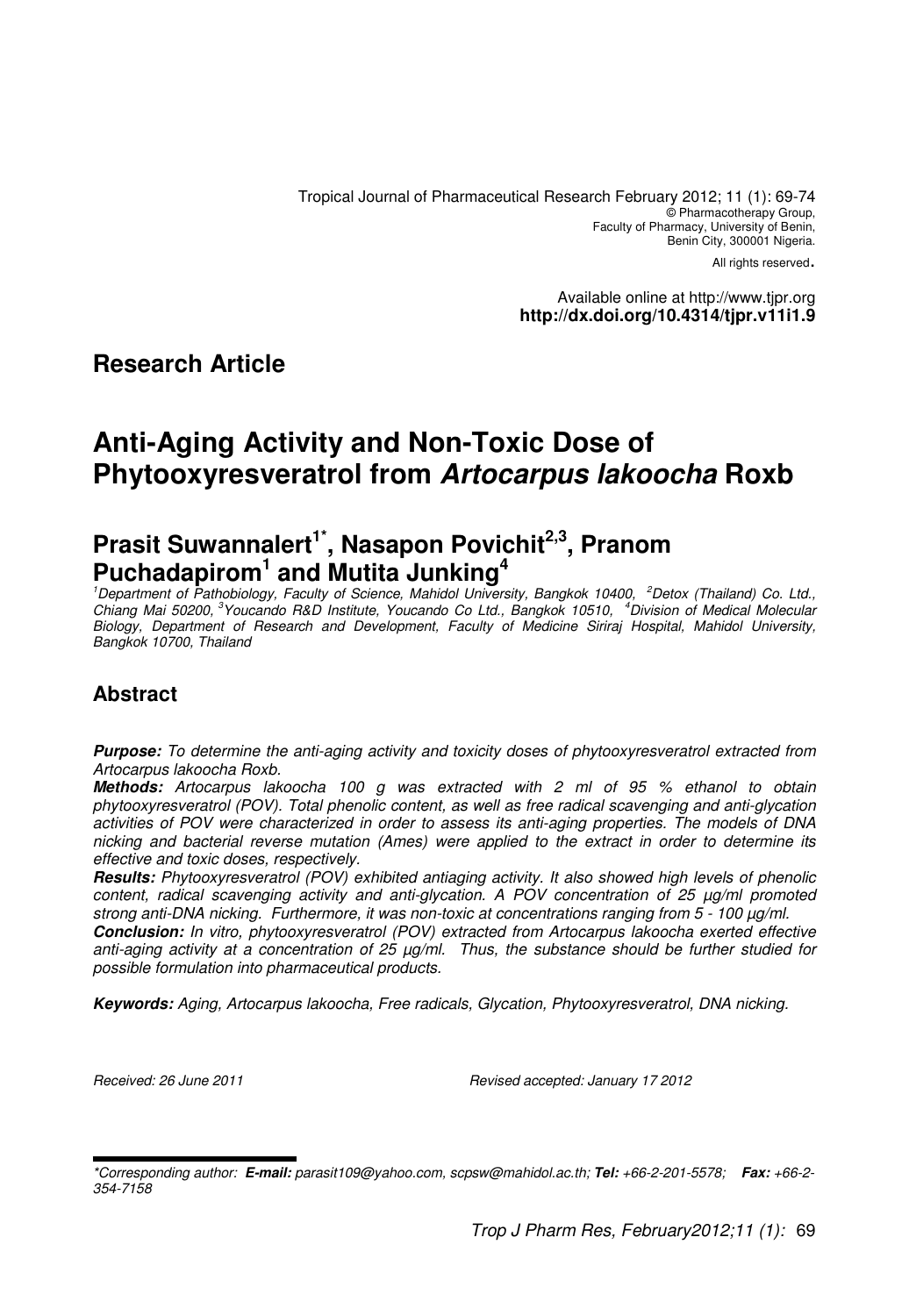### **INTRODUCTION**

Oxidative damage to nucleic acid, lipid membrane and protein are associated with progressive loss of cellular structure and function [1]. An imbalance of free radical species: reactive oxygen species and reactive nitrogen species are associated with aging and some chronic diseases such as neurodegenerative disorder and cancers [2,3]. Glycation is the reaction that occurs when the reducing portion of monosaccharides,such as glucose or fructose, binds to macromolecules of protein or lipid structure to form advanced glycation endproducts (AGEs) [4,5]. AGEs are related to the pathogenesis of skin aging and diabetic complications [4,6]. Phytocompounds play a crucial role in the process of anti-glycation and anti-oxidation, leading to the prevention of cellular aging [7].

Oxyresveratrol (OV) is a hydroxylated analog of resveratrol. It can be used to promote anticellular aging [7,8]. Artocarpus lakoocha is a plant used in traditional Thai medicine for anti-inflammatory therapy and as well as an anti-skin aging agent [8].

In this study, we investigated the effective anti-aging dose of phytooxyresveratrol (POV) isolated from Artocarpus lakoocha. To this end, total phenolic content, free radical scavenging and antiglycation were defined for anti-aging activity.

## **EXPERIMENTAL**

### **Experimental samples**

Oxyresvenox (Sabinsa Co Ltd, Germany) was used as the oxyresveratrol standard. Phytooxyresveratrol was extracted from A. lakoocha which was obtained from Detox (Thailand) Co Ltd.

### **Extraction of POV**

The heartwood of A. lakoocha was dried at 50 °C and then ground into powder, 100 g of which was mixed with 2 ml of 95 % ethanol in the dark. The mixture was left for 4 h and then centrifuged at 1500 rpm for 15 min. The dried extract was obtained by drying the supernatant in a rotary evaporator at 50 $\degree$ C and 50 mmHg. Phytooxyresveratrol was isolated by a high performance liquid chromatography (HPLC) and its structure<br>confirmed with the  $^{1}$ H and  $^{13}$ C-NMR confirmed with the spectroscopic methods.

### **Total phenolic content**

Total phenolic content was assayed using Folin-Denis reagent [9]. The extract, POV (20 µl), was diluted with 780 µl of distilled water and then mixed with 50 µl of fresh Folin-Denis reagent. Thereafter, 150 µl of 7.5 % w/v of sodium carbonate was added and the mixture incubated at room temperature in the dark for 30 min. The spectrophotometric absorbance of the mixture was measured at 765 nm. Gallic acid equivalent (GAE) was used as a standard. Phenolic content of the sample was expressed as mg gallic acid/g sample equivalent based on the calibration standard curve of gallic acid standard.

### **Evaluation of total scavenging activity**

### 1,1-diphenyl-2-picrylhydrazyl (DPPH)method

A working solution of DPPH was freshly prepared with 95 % ethanol with absorbance of  $0.95 \pm 0.01$  at 540 nm, 180 µl of which was mixed with 20 µl of POV. The absorbance of the mixture was immediately measured spectrophotometrically (Shimadzu UV-2550, Japan) at a wavelength of 540 nm. Total antioxidant activity of the sample was expressed as mg Vit C/g sample equivalent based on the calibration curve of standard vitamin C [9].

#### Ferric reducing antioxidant power (FRAP) method

FRAP reagent was freshly set by mixing a solution of 2.5 ml of 10 mM 2,4,6-tripyridyl-striazine (TPTZ) solution, 2.5 ml of 20 mM ferric chloride hexahydrate (FeCl<sub>3</sub>.6H<sub>2</sub>O) and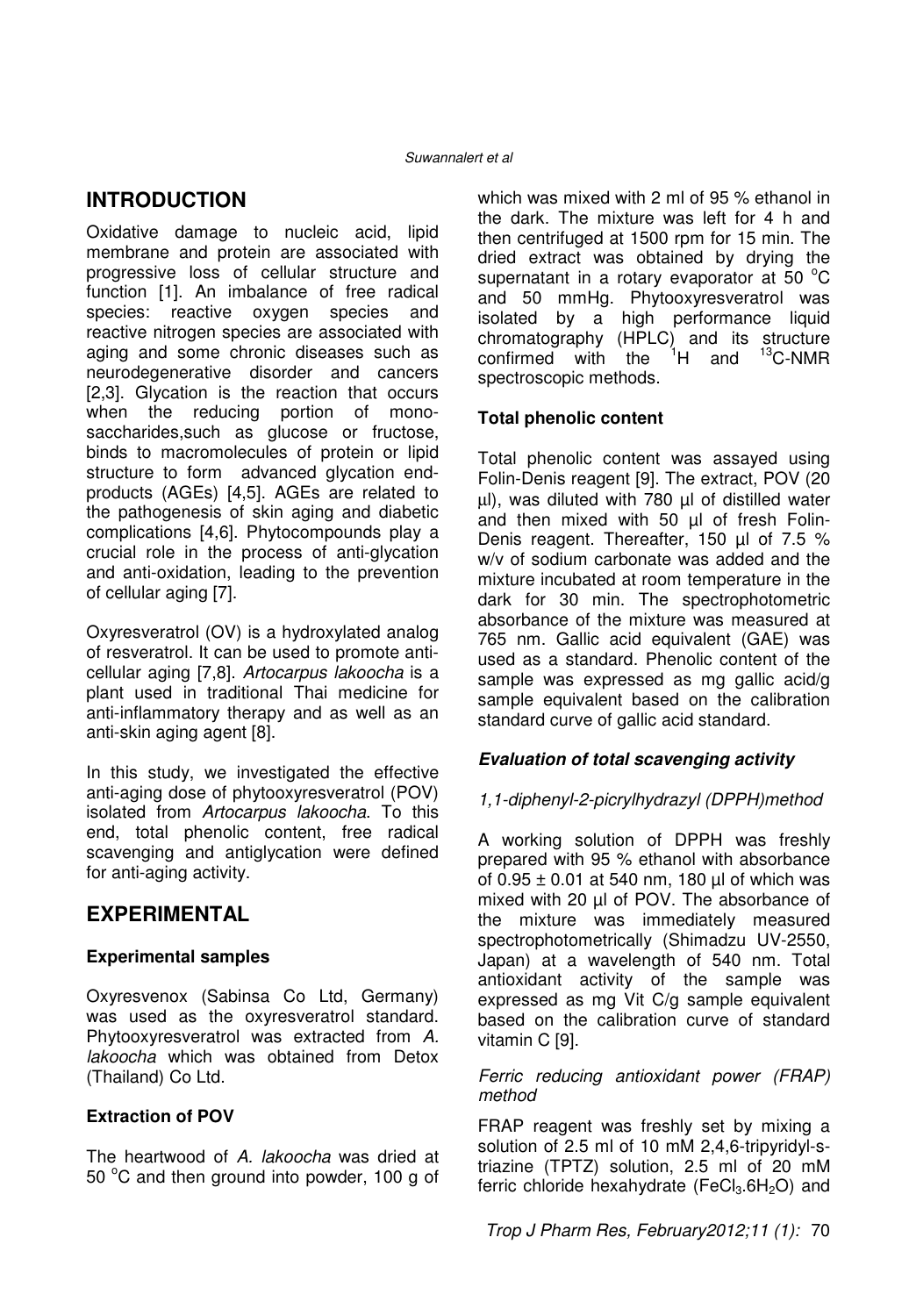25 ml of acetate buffer (pH 3.6). This method is based on the reduction of ferric complex (Fe<sup>3+</sup>-TPTZ) to the ferrous complex (Fe<sup>2+</sup>-TPTZ) at low pH [10]. The extract was mixed with FRAP reagent in 96 well plates of a multimode detector model of Beckman, DTX 880 and then incubated in dark conditions at room temperature for 15 min. Ferrous sulfate  $(Fe<sub>2</sub>SO<sub>4</sub>)$  was used as reference standard at 595 nm. The FRAP activity was expressed as  $\mu$ mol Fe<sup>2+</sup>/g sample equivalent.

#### **Protein antiglycation**

The antiglycation activity of POV extract was investigated as described in a previous study [8]. The extract (50 µl) was added to a solution consisting of 20 mg/ml bovine serum albumin, D-glucose (235 mM) and D-fructose (235 mM) in 200 mM of potassium phosphate buffer (pH 7.4). The mixture was incubated at 60 $\degree$ C for 30 h. The fluorescence intensity was obtained in a multimode detector and excitation and emission at wavelengths of 370 nm and 440 nm, respectively, were used. Anti-glycation of standard oxyresveratrol (OV) and phytooxyresveratrol (POV) were assessed as the 50 % inhibition concentration  $(IC_{50})$ . A solution of aminoguanidine (AG) was used as a reference standard.

#### **DNA nicking assay**

DNA nicking was evaluated using supercoiled pUC 18 DNA model [11]. Supercoiled pUC 18 DNA was isolated from an E. coli strain, DH 5-alpha. Plasmid DNA 0.5 µg was added to Fenton reagent (consisting of a mixture of 30 mM  $H_2O_2$ , 50 µM ascorbic acid and 80 µM  $FeCl<sub>3</sub>$ ) and contained phytooxyresveratrol (either  $5$ ,  $10$ ,  $25$  or  $50 \mu g/ml$ ). The mixture was incubated for 30 min at  $37<sup>0</sup>C$  and then stained with ethidium bromide on a 1 % agarose gel to obtain the intensity of DNA nicked.

#### **Bacterial reverse mutation (Ames) test**

This test was performed using plate incorporation method [12]. The toxicity of oxyresveratrol standard and phytooxyresveratrol were investigated for their capacity to induce reverse mutation by Salmonella typhimurium strains, TA98 and TA100. Doses ranging from  $5, 25 - 100 \mu g/ml$ of oxyresveratrol and phytooxyresveratrol were determined for their mutagenic toxicity. 4-Nitroquinoline-1-oxide (4NQO, 0.2 µg/ml) was used as positive mutagen control while 100 % DMSO was used as negative control.

#### **Statistical analysis**

All results were expressed as mean ± standard error (SE). The difference among groups was obtained by one-way ANOVA using SPSS program, version 13.0. Statistic significance was set at  $p < 0.05$ .

### **RESULTS**

Total phenolic content and radical scavenging activity of phytooxyresveratrol and OxyResvenox (reference standard) are shown in Table 1. The phenolic contents of phytooxyresveratrol (isolate) and OxyResvenox (reference) were not statistically significant ( $p = 0.671$ ). There was also no significant difference between the scavenging activities of phytooxyresveratrol isolate and OxyResvenox, based on DPPH and FRAP data ( $p = 0.227$  and  $p = 0.373$ , respectively).

**Table 1:** Total phenolic content and radical scavenging of oxyresveratrol (mean ± SEM))

| <b>Test</b><br>substance | Total<br>phenolic<br>content    | <b>Radical</b><br>scavenging<br>activity    |                                                           |
|--------------------------|---------------------------------|---------------------------------------------|-----------------------------------------------------------|
|                          | (mg gallic<br>acid/g<br>sample) | <b>DPPH</b><br>Vit<br>(mg<br>C/q<br>sample) | <b>FRAP</b><br>(µmol<br>$\overline{Fe}^{2+}/g$<br>sample) |
| Phytooxy-                | 12.671 $\pm$                    | $0.578 \pm$                                 | $4.003 \pm$                                               |
| resveratrol              | 0.552                           | 0.047                                       | 0.152                                                     |
| OxyResvenox              | 11.639 $\pm$                    | $0.569 \pm$                                 | 4.193 $\pm$                                               |
|                          | 0.716                           | 0.025                                       | 0.093                                                     |

Phytooxyresveratrol exhibited a high level of antiglycation with  $IC_{50}$  value of 3.343  $\pm$  0.414 µg/ml. Interestingly, phytooxyresveratrol had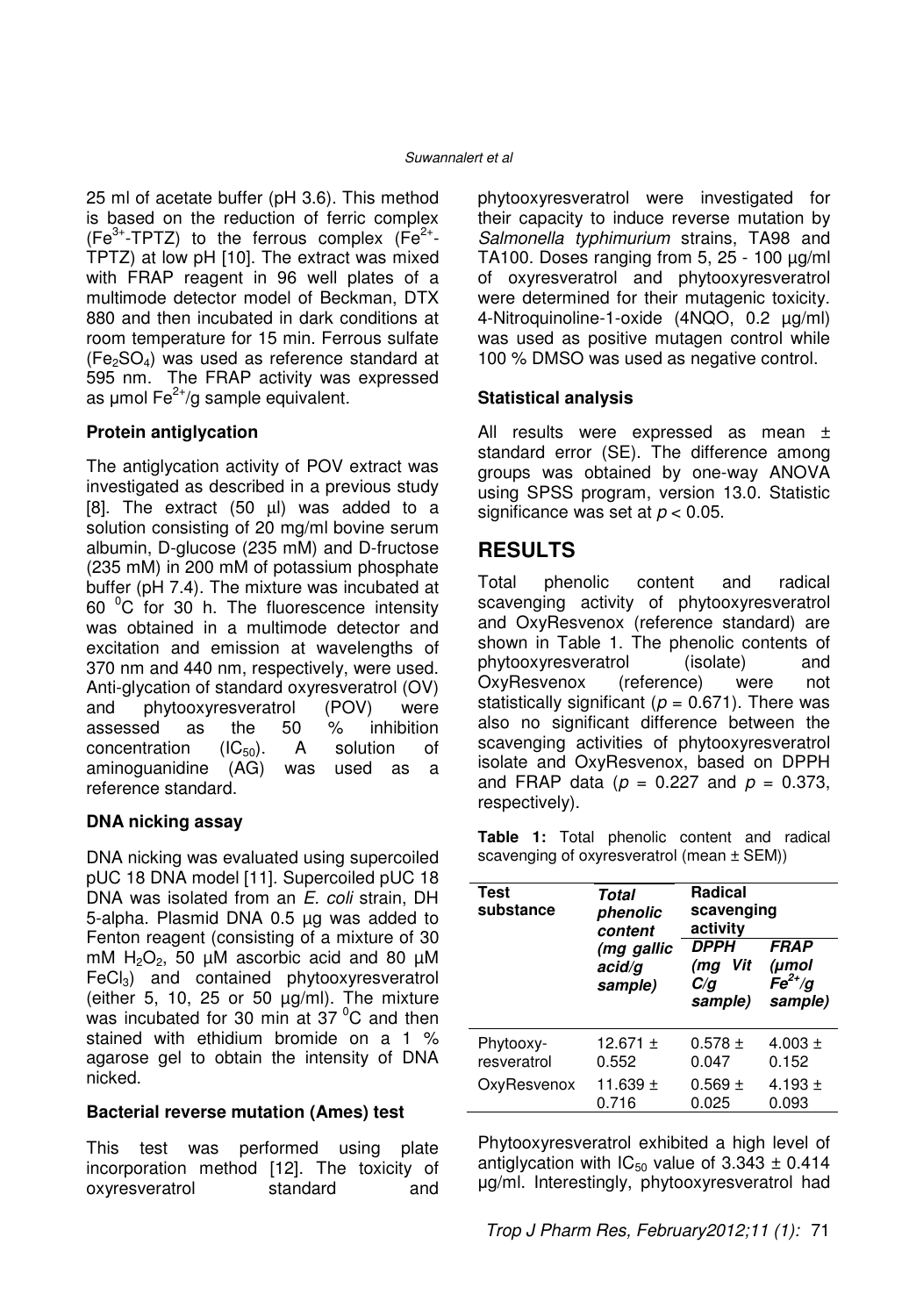#### Suwannalert et al

stronger antiglycation activity than aminoguanidine, a hydrazine-like compound that blocks the formation of advanced glycation end-products (AGEs) ( $p = 0.001$ ), as shown in Fig 1, but is not statistically<br>different from that of the standard different from that of the standard OxyResvenox ( $p = 1.000$ ).



**Fig 1:** Anti-glycation activity of oxyresveratrol (\*statistically significant at  $p < 0.001$ )

The effect of phytooxyresveratrol in protecting against DNA damage (using the DNA nicking model) is illustrated in Fig 2. Isolated supercoiled pUC 18 DNA of E.coli strain DH 5-alpha is shown in lane 1. Nicked DNA treated Fenton's reagent is presented in lane 2 while mixed plasmid DNA, Fenton's reagent  $(H_2O_2)$ , ascorbic acid, and FeCl<sub>3</sub>) and phytooxyresveratrol at concentration of 1, 5, 25 or 50 µg/ml are displayed in lanes 3, 4, 5 and 6, respectively. Lane 7 shows 50 µg/ml of standard gallic acid to supercoiled pUC 18 treated with Fenton's reagent.

The standard gallic acid at 50  $\mu$ g/ml (lane 7) served as positive control to prevent DNA

**Table 2:** Toxicity of oxyresveratrol using Ames' test

damage in the mixed reaction. In this study it was found that the phytooxyresveratrol dose of 25 µg/ml (lane 5) had a beneficial anti-DNA damage activity but at a dose of 50 µg/ml (lane 6), the activity was lower.



Fig 2: Anti-DNA nicking profile of phytooxyresveratrol (Lane 1 = Supercoiled pUC 18 DNA of *E.coli* strain DH 5-alpha; Lane  $2 =$  The nicked DNA treated with fenton's reagent ; Lanes 3-6 = Supercoiled pUC 18 DNA treated fenton's reagent and phytooxyresveratrol at 1, 5, 25 and 50  $\mu$ g/ml, respectively; Lane 7 = Supercoiled pUC 18 DNA treated fenton's reagent and 50 µg/ml of standard gallic acid)

In the toxicity test, phytooxyresveratrol did not show any mutagenic activity against the test bacterial strains of T98 and T100 at concentrations 5, 25, 50 and 100 µg/ml of the isolate. Table 2 shows that the toxicity profiles of the test isolate and the standard, OxyResvenox, were not significantly different at concentrations of 5, 25 and 50 µg/ml. Treatment with 0.2 µg/ml 4NQO, a positive mutagen to T98(S9-) and T100(S9-), had high reverting colony per plate activity compared with control (DMSO), phytooxyresveratrol and reference (OxyResvenox). Thus, phytooxyresveratrol dose of 100 µg/ml, like OxyResvenox

| Treatment                          | Number of reverting colony/plate<br>(Mean ± SE) |                |  |
|------------------------------------|-------------------------------------------------|----------------|--|
|                                    | TA98(S9-)                                       | TA100(S9-)     |  |
| Phytooxyresveratrol $(5 \mu g/ml)$ | 21.166±1.990                                    | 114.000±6.608  |  |
| OxyResvenox (5 µg/ml)              | 20.333±1.201                                    | 117.000±6.191  |  |
| Phytooxyresveratrol (25 µg/ml)     | 20.833±2.749                                    | 106.500±4.780  |  |
| OxyResvenox (25 µg/ml)             | 21.000±0.730                                    | 115.333±3.955  |  |
| Phytooxyresveratrol (50 µg/ml)     | 22.833±2.072                                    | 119.500±4.169  |  |
| OxyResvenox (50 µg/ml)             | 20.166±1.222                                    | 113.333±4.104  |  |
| Phytooxyresveratrol (100 µg/ml)    | 21.833±1.249                                    | 115.116±8.658  |  |
| OxyResvenox (100 µg/ml)            | 17.333±0.557*                                   | 109.000±6.233  |  |
| 100 % DMSO                         | 21.333±1.542                                    | 112.833±4.784  |  |
| $4NQO (0.2 \mu g/ml)$              | 247.500±18.957                                  | 990.833±18.430 |  |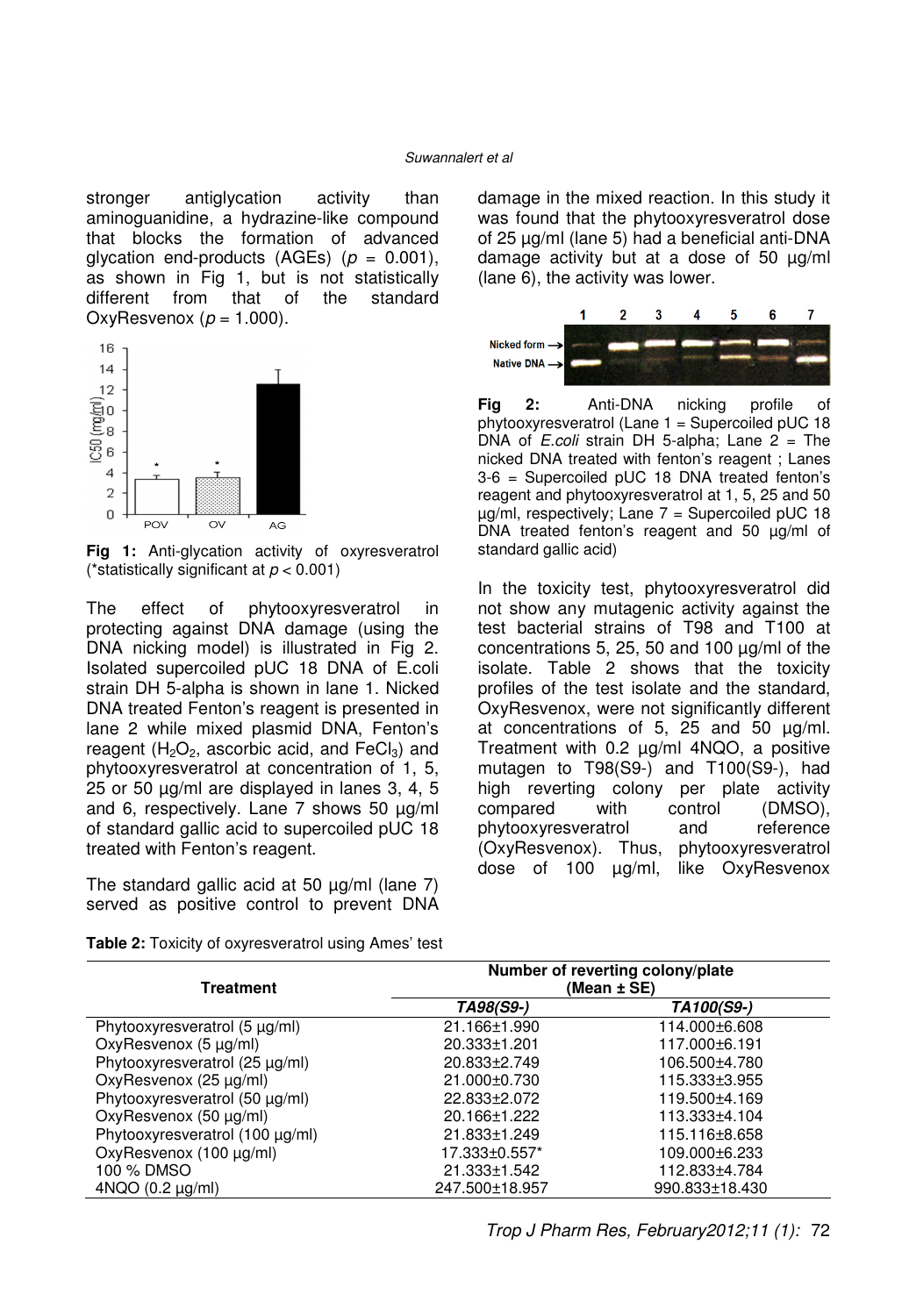standard, did not show mutagenic activity. OxyResvenox (100 µg/ml) was less toxic than 100 % DMSO to T98(S9-) and T100(S9-) ( $p =$ 0.040 and  $p = 0.564$ , respectively).

### **DISCUSSION**

Free radicals and glycation products have important roles in cellular aging development [6,13]. External radicals, especially ultra violet radiation-generating singlet oxygen, are linked to cellular aging [14].

In the present study, phytooxyresveratrol isolated from A. lakoocha showed both antioxidant and anti-glycation activities. This supports previous findings on the phytocompound [15,16]. As the results indicate, the high level of radical scanvenging and antiglycation activities of the phytooxyresveratrol isolate suggests that it is bioequivalent to the reference standard, OxyResvenox.

The similarity of the activities of both phytooxyresveratrol isolate and the oxyresveratrol standard indicate that the latter is a useful anti-aging agent. An imbalance of antioxidant molecules often leads to the formation of oxidant species [17,18]. The anti-aging activity can thus be attributed to the radical scanvenging and antiglycation properties of the compound.

Although the phytooxyresveratrol isolate demonstrated the capacity to prevent cellular aging and also exhibited good safety profile at the effective dose, there is a need to undertake studies to develop and clinically evaluate pharmaceutical formulations of phytooxyresveratrol derived from A. lakoocha in order to determine their suitability for anticellular aging applications.

### **CONCLUSION**

Phytooxyresveratrol derived from A. lakoocha has the capacity to prevent cellular aging due to its antioxidant and anti-glycation activities.

At a dose of 25 µg/ml, the compound prevented DNA damage and was cellularly non-toxic. However, further studies are required to develop it into suitable pharmaceutical formulations.

### **ACKNOWLEDGMENT**

Phytooxyresveratrol compound was obtained free of charge from the Detox (Thailand) Co Ltd, Chiang Mai, Thailand. This research project was supported by Faculty of Science, Mahidol University, Bangkok, Thailand.

### **REFERENCES**

- 1. Toyokuni S, Akatsuka S. Pathological investigation of oxidative stress in the post-genomic era. Pathol Int 2007; 57(8): 461-473.
- 2. Bauer ME, Jeckel CM, Luz C. The role of stress factors during aging of the immune system. Ann NY Acad Sci 2009; 1153: 139-152.
- 3. Favier A. Oxidative stress in human diseases. Ann Pharm Fr 2006; 64(6):390-396.
- 4. Gillery P. Oxidative stress and protein glycation in diabetes mellitus. Ann Biol Clin 2006; 64(4): 309-314.
- 5. Kim HY and Kim K. Protein glycation inhibitory and antioxidative activities of some plant extracts in vitro. J. Agric. Food Chem 2003; 51(6): 1586-1591.
- 6. Ashok BT AR. The aging paradox: free radical theory of aging. Exp Gerontol 1999; 34(3): 293-303.
- 7. Pietta PG. Flavonoids as antioxidants. J Nat Prod 2000; 63(7): 1035-1042.
- 8. Povichit N, Phrutivorapongkul A, Suttajit M, Chaiyasut C, Leelapornpisid P. Phenolic content and in vitro inhibitory effects on oxidation and protein glycation of some Thai medicinal plants. Pak J Pharm Sci 2010; 23(4): 403-408.
- 9. Rattanachitthawat S, Suwannalert P, Riengrojpitak S, Chaiyasut C, Pantuwatana S. Phenolic content<br>and antioxidant activities in red and antioxidant activities in red unpolished Thai rice prevents oxidative stress in rats. J Med Plant Res 2010; 4(9): 796-801.
- 10. Suwannalert P, Boonsiri P, Khampitak T, Khampitak K, Sriboonlue P, Yongvanit P. The levels of lycopene, alpha-tocopherol and a marker of oxidative stress in healthy northeast Thai elderly. Asia Pac J Clin Nutr 2007; 16 Suppl 1: 27-30.
- 11. Cowan R, Collis CM, Grigg GW. Breakage of doublestranded DNA due to single-stranded nicking. J Theor Biol 1987; 127(2): 229-245.
- 12. Mortelman K, Zeiger E. The Ames Salmonella/ microsome mutagenicity assay. Mutat Res 2000; 455: 29-60.